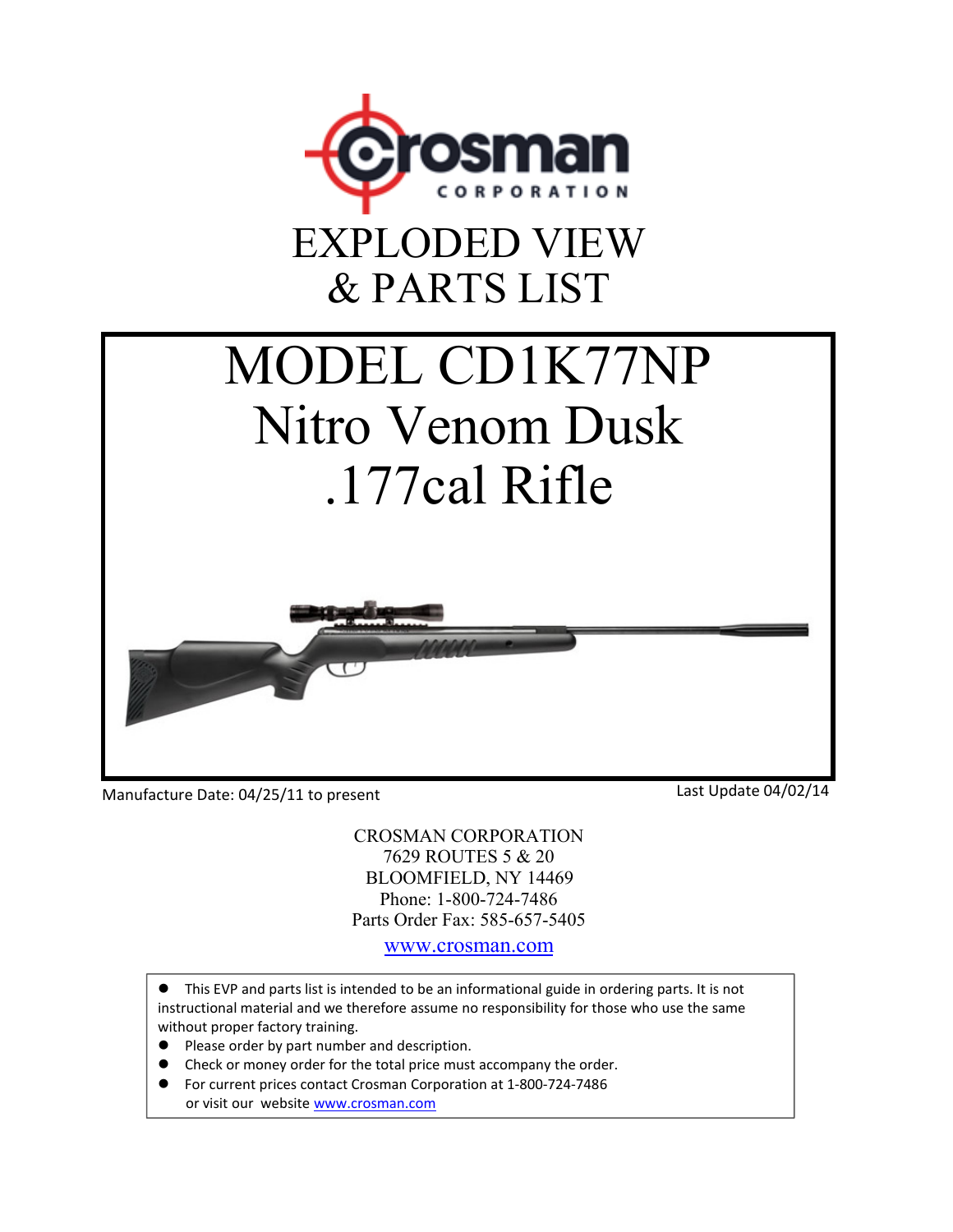| <b>Item</b>              | <b>BAM Part Number</b> | <b>Description</b>           | CD1K77NP       | <b>Revisional Date</b>      |
|--------------------------|------------------------|------------------------------|----------------|-----------------------------|
| 1                        | B18-04-1A              | <b>Piston Seal</b>           | 1              |                             |
| $\overline{2}$           | BT9M22-03-00           | Piston/Piston Seal Assembly  | 1              | 04/02/14                    |
| 3                        | BT9M22-00-5A           | Gas spring                   | 1              | 04/02/14                    |
| $\overline{\mathcal{A}}$ | BT9M22-00-7            | Plain plate                  | 1              |                             |
| 5                        | BT9M22-00-2            | <b>Back Spring Guide</b>     | 1              |                             |
| 6                        | BT9M22-00-3            | <b>Tube Cover</b>            | 1              |                             |
| $\overline{7}$           | CD1K77NP-01-1          | <b>Muzzle Break</b>          | 1              |                             |
| 9                        | B19-7-01-100A          | <b>Barrel Assembly</b>       | 1              | Manufacture date prior 2012 |
|                          | B19-7-01-100B          | <b>Barrel Assembly</b>       | 1              | Manufacture date after 2012 |
| 10                       | B22-00-1               | Adjust washer                | $0 - 2$        |                             |
| 11                       | B12-00-14              | <b>Breach Seal</b>           | 1              | 04/24/10                    |
| 12                       | B15-01-2A              | Jam Spring                   | 1              |                             |
| 13                       | BT9M22-01-5            | Alive Jam                    | 1              |                             |
| 14                       | BT9M22-00-4            | <b>Detent</b>                | 1              |                             |
| 15                       | BT9M22-02-00           | Compression Tube Assembly    | 1              |                             |
| 16                       | B18-00-7               | <b>Fixed Pin</b>             | 1              |                             |
| 17                       | CPB392W-999            | Scope                        | 1              |                             |
| 18                       | B12-00-1B              | Link Pin                     | 1              |                             |
| 19                       | B19-2-00-2             | <b>Break Bolt</b>            | 1              |                             |
| 20                       | B18-00-15A             | Washer                       | $\overline{2}$ |                             |
| 21                       | B18-01-1C              | <b>Bushing</b>               | 1              |                             |
| 22                       | B18-07-00              | Lever Assembly               | 1              |                             |
| 24                       | GB/T 818-2000 M5×16    | Pan Head Screws - nylok      | $\overline{2}$ |                             |
| 25                       | B18-00-5B              | <b>Bear Trap Lever</b>       | 1              |                             |
| 26                       | B18-00-12A             | <b>Safety Spring</b>         | 1              |                             |
| 27                       | GB896-86 3             | E-Ring                       | 1              |                             |
| 28                       | B18-05-00              | <b>Trigger Pack Assembly</b> | 1              |                             |
| 29                       | B18-00-9               | Stock link pin               | 1              |                             |
| 30                       | B19-2-00-1             | <b>Stock Lug Brace</b>       | 1              |                             |
| 31                       | CD1K77NP-02-00         | Stock assembly               | 1              |                             |
| 32                       | B18-00-11A             | <b>Trigger Guard</b>         | 1              |                             |
| 33                       | GB847-85 ST3.5×16      | Screw, Trigger Guard Front   | 1              |                             |
| 34                       | GB823-88 M6X20         | Screw, Trigger Guard Rear -  | 1              |                             |